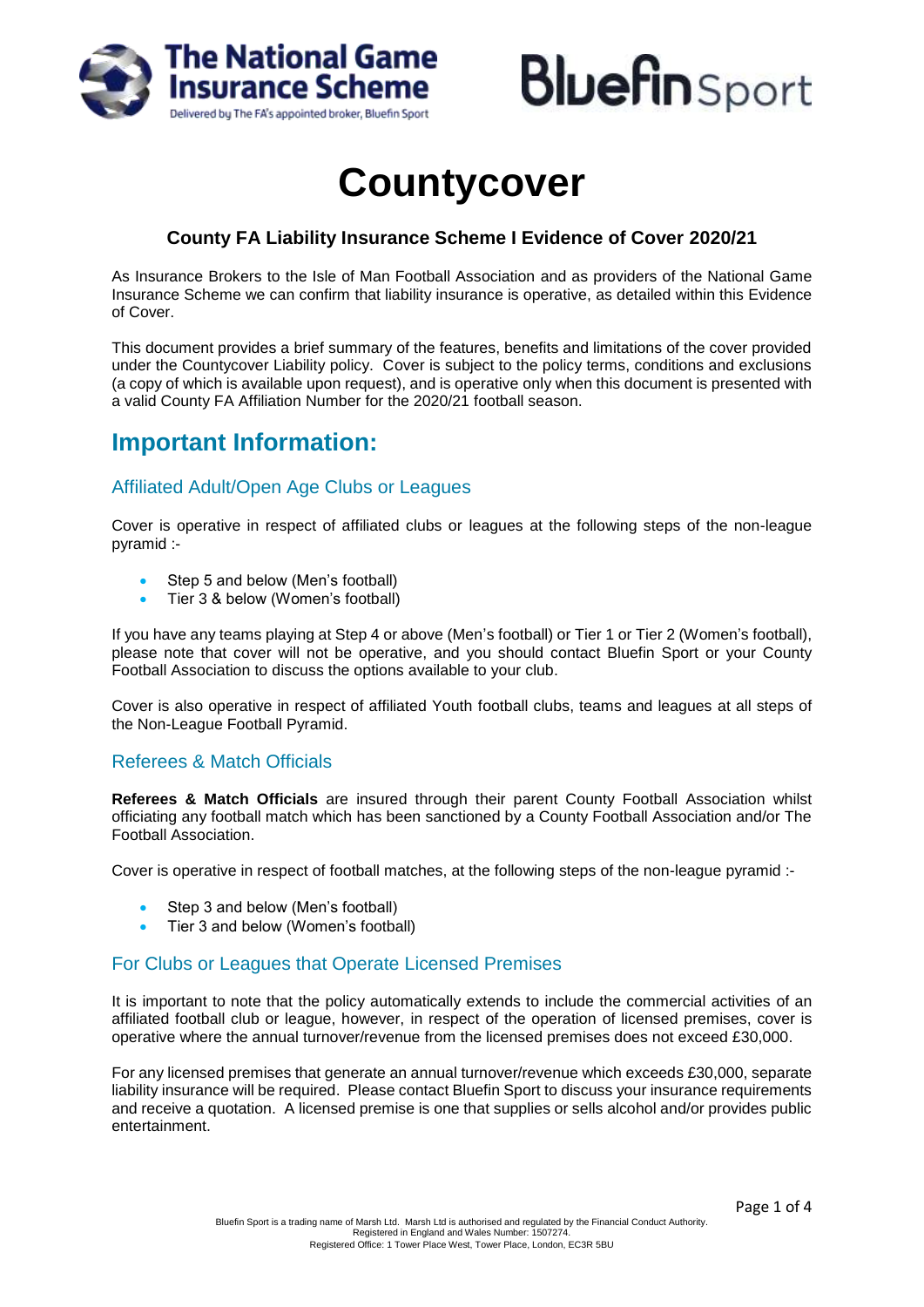

# **Bluefin** Sport

# **Important Information:**

Your insurance is subject to the terms and conditions of the insurer's standard policy wording. These terms and conditions are detailed within the summary of cover and policy wording, copies of which are available from your Football Association or from Bluefin Sport. For your information we have shown some of these below:

#### Public Liability

**Car parks** - for clubs and leagues that have car parks for which they are responsible, it is a condition of the insurance that a Disclaimer Notice must be clearly displayed stating that no liability is accepted for any loss or damage to any motor vehicle. This disclaimer is to be situated in a prominent position in your car park.

**Designated changing facilities** - for clubs and leagues that have designated changing facilities, which they either own or operate, it is a condition of the insurance that a Disclaimer Notice is clearly displayed in a prominent position in or adjacent to the designated changing facilities, stating that no liability is accepted for any loss or damage to visitors' personal effects. An attendant must also be on duty therein throughout the whole of the time the designated changing facility is in use, or it must be adequately locked if unattended.

# Cyber Liability

You must:

- take reasonable steps to use, maintain and upgrade any program which protects against computer viruses or any unauthorised use of or access to your computer system, network, electronic link or website;
- make back-up copies of any data, file or program at reasonably frequent intervals;
- cancel any username, password or other security protection after you become aware or had reasonable grounds to suspect that it had been made available to any unauthorised person;
- take reasonable steps to ensure that all personal data held by the Insured is encrypted.

## Bonfires and Fireworks

Please note: Cover includes bonfires and fireworks displays but this will be subject to agreed event plan criteria

Firework/Bonfire Warranty

- all fireworks are discharged by designated adults only
- all fireworks are stored in fire resistant containers
- all spectators are kept at least 15 metres from the bonfire and firework discharge points
- no accelerants are used on the bonfire

You must fully comply with HSE guidance that can be found at: <http://www.hse.gov.uk/explosives/fireworks/using.htm>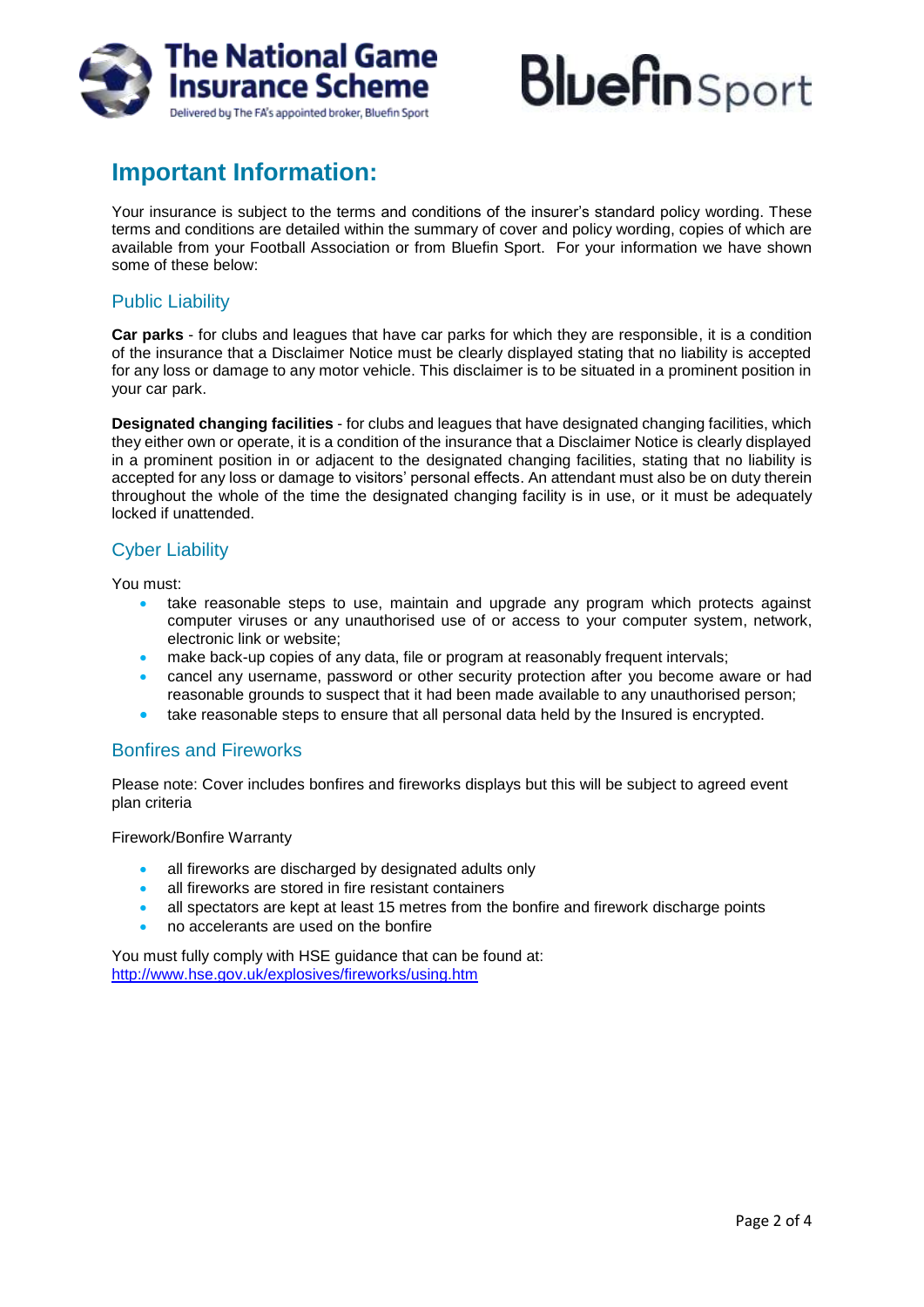



# **Claims Notification Procedure**

Please note that all incidents that could give rise to a claim must be **immediately** reported to Bluefin Sport, with any writ or summons forwarded on immediately following receipt.

You should not admit liability under any circumstances as the insurers will respond to all allegations on your behalf.

The insurer 'Catlin Underwriting Agencies Ltd' have 40 days from the date you are notified of the incident, to respond to all allegations made against your Club or League.

#### **Please note that failure to report a claim or a potential claim immediately could result in indemnity under this policy being withdrawn by the insurers.**

Please note that there are strict timescales in place which must be adhered to following formal notification of a Public Liability or Employers' Liability claim.

You should follow the steps outlined below following receipt of a formal notification of a claim by a legal representative acting on behalf of the claimant :-

- 1. If you receive a Claims Notification Form (CNF) relating to either a claim against your club or a player you should **immediately** (and no later than one working day) send an electronic acknowledgment of receipt of the CNF to the claimant's legal representatives. We suggest a wording of: "We acknowledge receipt of the CNF dated xx/xx/xx which is being passed onto our insurer, Catlin Underwriting Agencies Ltd, under policy number SL1000599924/015.
- 2. You should then **immediately** send the CNF and associated correspondence to Bluefin Sport to enable formal acknowledgement by the insurer to the claimant's legal representatives (NOTE: Bluefin Sport will not be able to acknowledge such notifications; this is the responsibility of the insurer).
- 3. A Liability Report Form should also be completed and sent to Bluefin Sport. This form can be downloaded from **www.bluefinsport.co.uk/ngis**, or you can request a form from Bluefin Sport on **0345 872 5060** or at **ngisclaims@bluefinsport.co.uk**.

All forms and correspondence can be sent to Bluefin Sport :-

**Post** Bluefin Sport, The Paragon, 32-36 Victoria Street, Bristol, BS1 6BX **E-mail** [ngisclaims@bluefinsport.co.uk](mailto:ngisclaims@bluefingroup.co.uk)